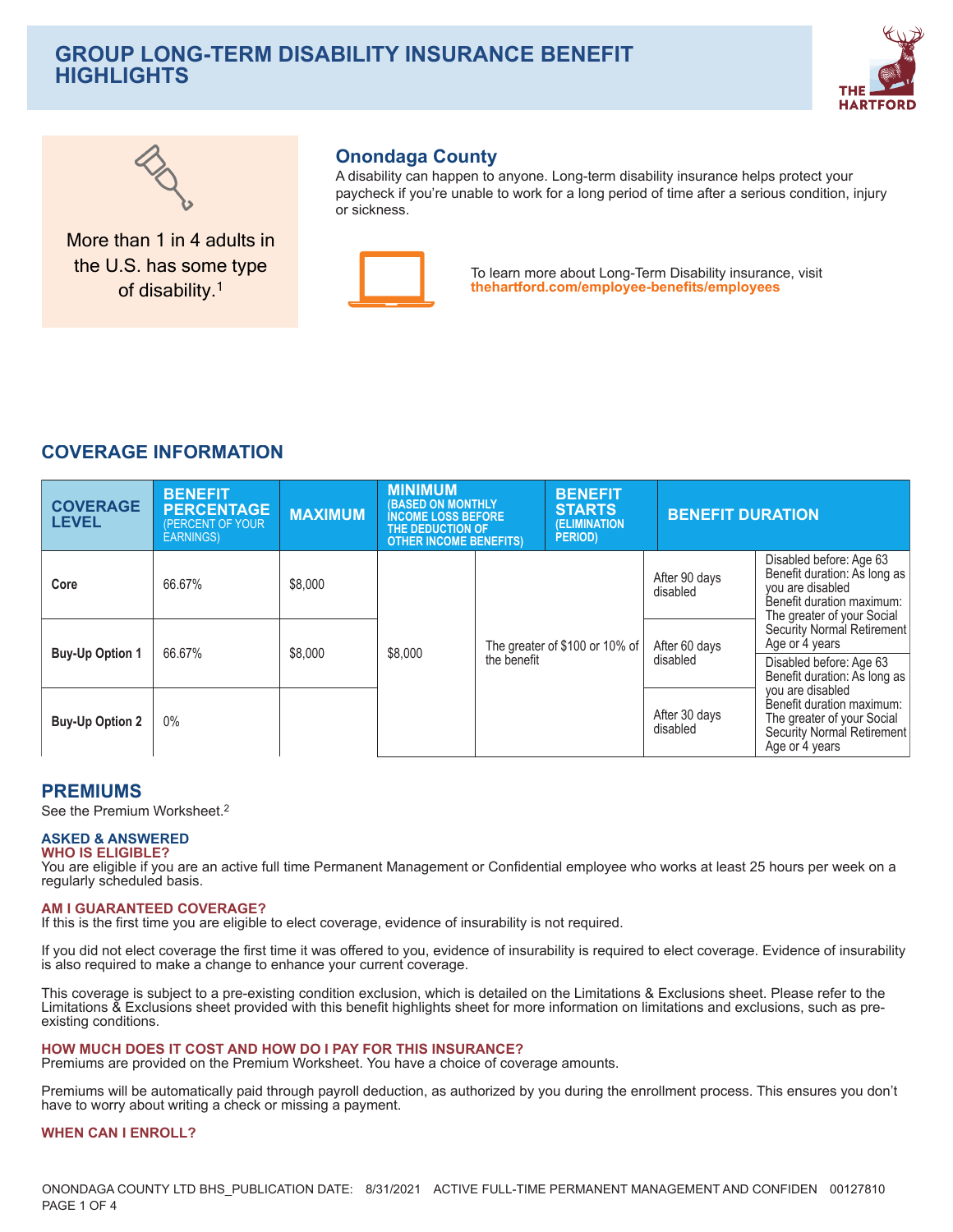Your employer will automatically enroll you for core coverage.

You may enroll in buy-up coverage during any scheduled enrollment period, or within 31 days of the date you have a change in family status.

#### **WHEN DOES THIS INSURANCE BEGIN?**

Insurance will become effective in accordance with the terms of the certificate (usually the first day of the month following the date you elect coverage).

You must be actively at work with your employer on the day your coverage takes effect.

#### **WHEN DOES THIS INSURANCE END?**

This insurance will end when you no longer satisfy the applicable eligibility conditions, premium is unpaid, you leave your employer, or the coverage is no longer offered.

#### **WHAT DOES IT MEAN TO BE DISABLED?**

Disability is defined in The Hartford's certificate with your employer.

Typically, disability means that you cannot perform one or more of the essential duties of your occupation due to injury, sickness, pregnancy or other medical condition covered by the insurance, and as a result, your current monthly earnings are less than 80% of your pre-disability earnings

#### Pre-disability earnings is your regular monthly rate of pay, not counting commissions, bonuses, overtime pay or any other fringe benefit or extra compensation.

<sup>1</sup>Center for Disease Control and Prevention "Disability Impacts All of Us," September 2020: https://www.cdc.gov/ncbddd/disabilityandhealth/infographic-disability-impacts-all.html, as viewed on 10/14/2020

<sup>2</sup>Rates and/or benefits may be changed on a class basis.

#### The Buck's Got Your Back.<sup>®</sup>

The Burtford® is The Hartford Financial Services Group, Inc. and its subsidiaries, including underwriting company Hartford Life and Accident Insurance Company. Home Office is<br>Hartford, CT. All benefits are subject to the t

2020 The Hartford.<br>The Hartford compensates both internal and external producers, as well as others, for the sale and service of our products. For additional information regarding Hartford's<br>Compensation practices, please equivalent.<br>5962d NS 05/21